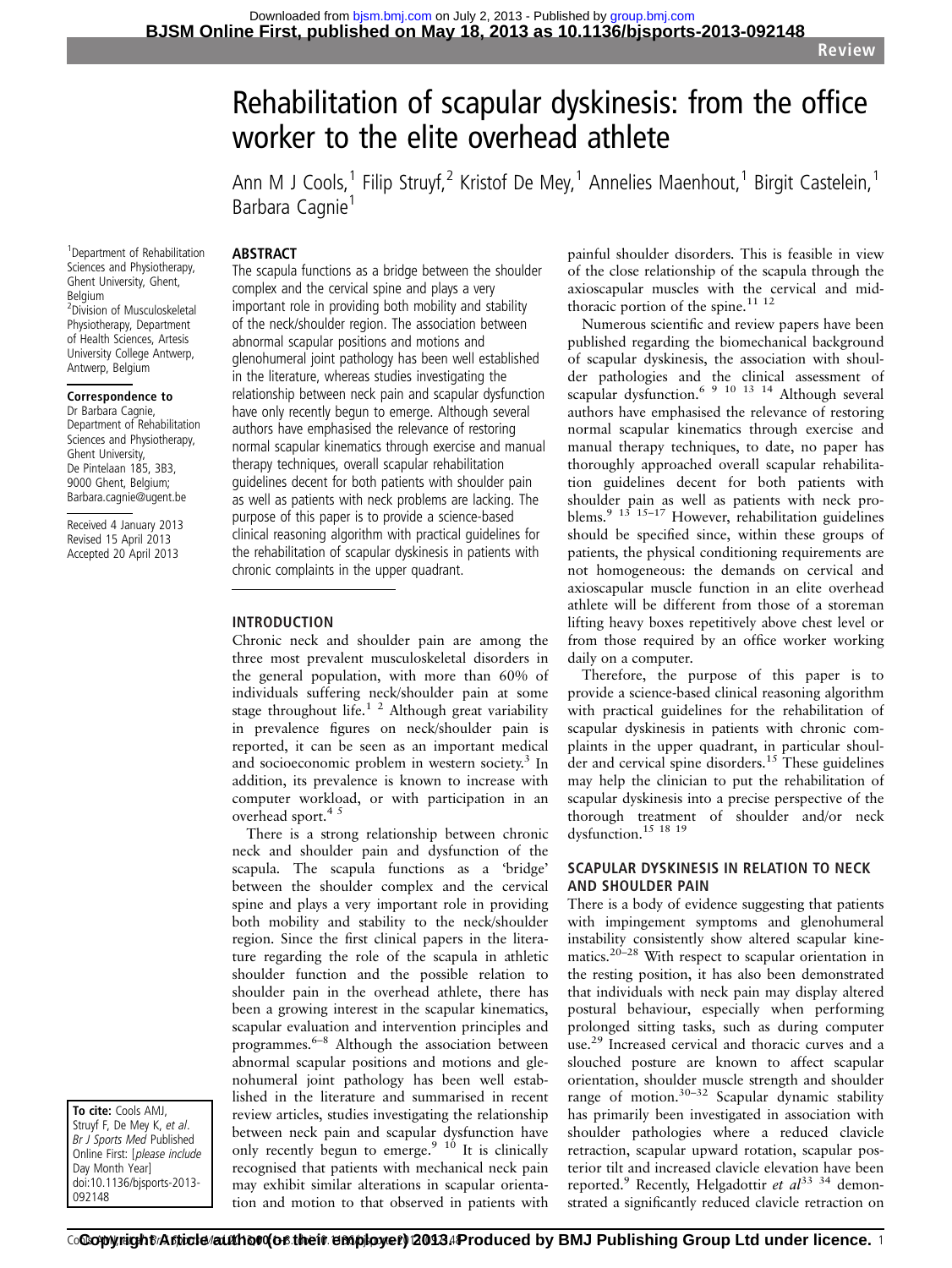the dominant side in patients with insidious onset neck pain and whiplash-associated disorders (WAD) both at rest and during arm elevation.

These changes in scapular kinematics can be attributed not only to altered scapular recruitment patterns (eg, altered serratus anterior muscle activity) or muscle performance (eg, force imbalance in the upper and lower trapezius muscle), but also flexibility deficits in the soft tissue surrounding the scapula may restrict normal scapular movement during daily activity and sport-specific movements.<sup>6</sup> 20 35-39

# Lack of soft tissue flexibility

With respect to soft tissue inflexibility, tightness of the m pectoralis minor and posterior glenohumeral capsular stiffness has been established in relation to abnormal scapular position. Increased scapular internal rotation, as well as increased anterior tilting, has been demonstrated in healthy individuals with a short m pectoralis minor.<sup>40 41</sup> Subjects with posterior shoulder stiffness (evaluated by measuring the passive glenohumeral internal rotation range of motion) have been found to have greater scapular anterior tilt compared to subjects with the normal glenohumeral internal rotation range of motion.<sup>3</sup> These alterations in scapular position are similar to the scapular deviations, established in patients with impingement symptoms.<sup>20 24</sup> Tyler et  $al^{42}$  quantified posterior shoulder tightness and motion loss in patients with shoulder impingement. The authors also found that correction of posterior shoulder tightness was associated with symptom resolution in patients with impingement symptoms.<sup>43</sup> In addition, posterior shoulder and m pectoralis minor stiffness have been identified as a possible risk factor for chronic shoulder pain in overhead athletes.<sup>44-47</sup>

In summary, evidence suggests a significant association between stiffness of soft tissue surrounding the scapula, scapular dyskinesis and chronic neck/shoulder complaints. However, stiffness of other structures possibly altering scapular kinematics, such as the m levator scapulae, m latissimus dorsi, the glenohumeral external rotator muscles and the m rhomboidei, has not yet been quantified, but could possibly contribute to motion restriction of the scapula, based on scapular dyskinesis.

# Lack of muscle performance

Several authors have demonstrated altered muscle activity patterns in the scapular muscles in patients with shoulder impingement. These include altered muscular activity or strength, and changes in the timing properties of the serratus anterior (SA), the upper (UT), middle (MT) and lower (LT) portions of the trapezius. In particular, researchers consistently demonstrated a decreased strength in SA, hyperactivity and early activation of UT (resulting in a shrug—excessive elevation of the shoulder girdle during arm elevation), and decreased activity and late activation of MT and LT.35 36 48–<sup>51</sup>

Most studies investigating axioscapular muscle function in neck pain have focused on UT. Changes in the behaviour of UT during typing or other similar upper limb tasks have been shown in patients with both insidious onset and traumatic onset neck pain in clinical $52-56$  as well as in experimental pain studies.<sup>57</sup> Zakharova-Luneva et  $al^{58}$  and Wegner et  $al^{59}$  evaluated the behaviour of all three portions of trapezius muscle in patients with chronic mechanical neck pain. During a typing task, the neck pain patients generated greater activity in the middle trapezius and less activity in the lower trapezius compared to the control group, whereas during isometric shoulder abduction and external rotation significantly greater levels of LT

electromyography (EMG) signals were observed in the patient group and no changes in UT and MT.58 59

Recently, some studies have also demonstrated altered activity of SA in patients with cervical disorders, during different arm elevation tasks using surface EMG and mfMRI. $60\,61$  Helgadottir et  $al^{60}$  demonstrated a significantly delayed onset of muscle activation and less duration of muscle activity of SA on both sides during arm elevation. O'Leary et  $al^{61}$  demonstrated a different activation pattern between the upper and lower parts of SA during elevation in a healthy control group, which was not different in subjects with mechanical neck pain.

Scapular dyskinesis has been identified not only in patients with shulder pathology, but also in healthy overhead athletes as a sport specific adaptation.<sup>62–67</sup> Some studies demonstrate sport-specific adaptations in favour of scapular stability, showing stronger scapular muscles and favourable scapular positioning and movement patterns,<sup>63 64 66</sup> whereas others demonstrated scapular abnormalities, possibly increasing the risk for chronic shoulder pain in this population, for instance, a lack of upward rotation or decreased flexibility of the m pectoralis minor muscle.62 65–<sup>67</sup> On the level of muscle strength, recent studies indicate a relative weakness of the stabilising muscles of the scapula (in particular, MT and LT) compared to the prime movers (UT) in adolescent overhead athletes.<sup>66</sup> These data might help the clinician to identify the possible risk factors for shoulder pain and develop preventive training programmes.

# CAUSE–CONSEQUENCE RELATIONSHIP BETWEEN SCAPULAR DYSKINESIS AND NECK OR SHOULDER PAIN

There is no consensus about the cause–consequence relationship between scapular dyskinesis and shoulder or neck pain. Several mechanisms can potentially contribute to alterations in scapular kinematics.<sup>9</sup> These include pain, soft tissue stiffness, muscle activation or strength imbalances, muscle fatigue and thoracic posture. It is unclear whether the alterations found in scapular kinematics are compensatory or contributory to neck/shoulder pathology. Recently, a first prospective study was published showing that scapular dyskinesis, based on visual observation, is a risk factor for shoulder pain during the season in professional rugby players.<sup>67</sup> Possibly, scapular dyskinesis predisposes the subject to develop neck/shoulder pain, but once the abnormality presents, scapular dyskinesis may be exacerbated by paininhibition mechanisms. The latter is often found in clinical practice. Bilateral scapular abnormal positioning and movement patterns (suggesting the primary cause for shoulder pain) are frequently observed during clinical examination, but to a worse degree on the painful side (suggesting scapular dyskinesis being exacerbated by pain). To support this observation, experimental pain studies have demonstrated that pain may directly contribute to the initiation of altered behaviour and function of the axioscapular muscles.<sup>57</sup> According to a new theory of pain adaptation, it is suggested that during episodes of pain, there is a redistribution of activity within and between muscles, which may have some benefit in the short term (protection from further pain or injury), but there is the potential for adverse long-term mechanical consequences to pain-sensitive tissues.<sup>68</sup>

Irrespective of the direction of cause and effect, it is generally believed that the clinician should focus on scapular evaluation and rehabilitation prior to, or in concordance with, the treatment of the neck or shoulder. Indeed, scapular dyskinesis tends to jeopardise optimal shoulder and neck function through various mechanisms, from decreasing the width of the subacromial space, threatening the fulcrum of the humeral head into the glenoid fossa, to inducing abnormal compressive and shear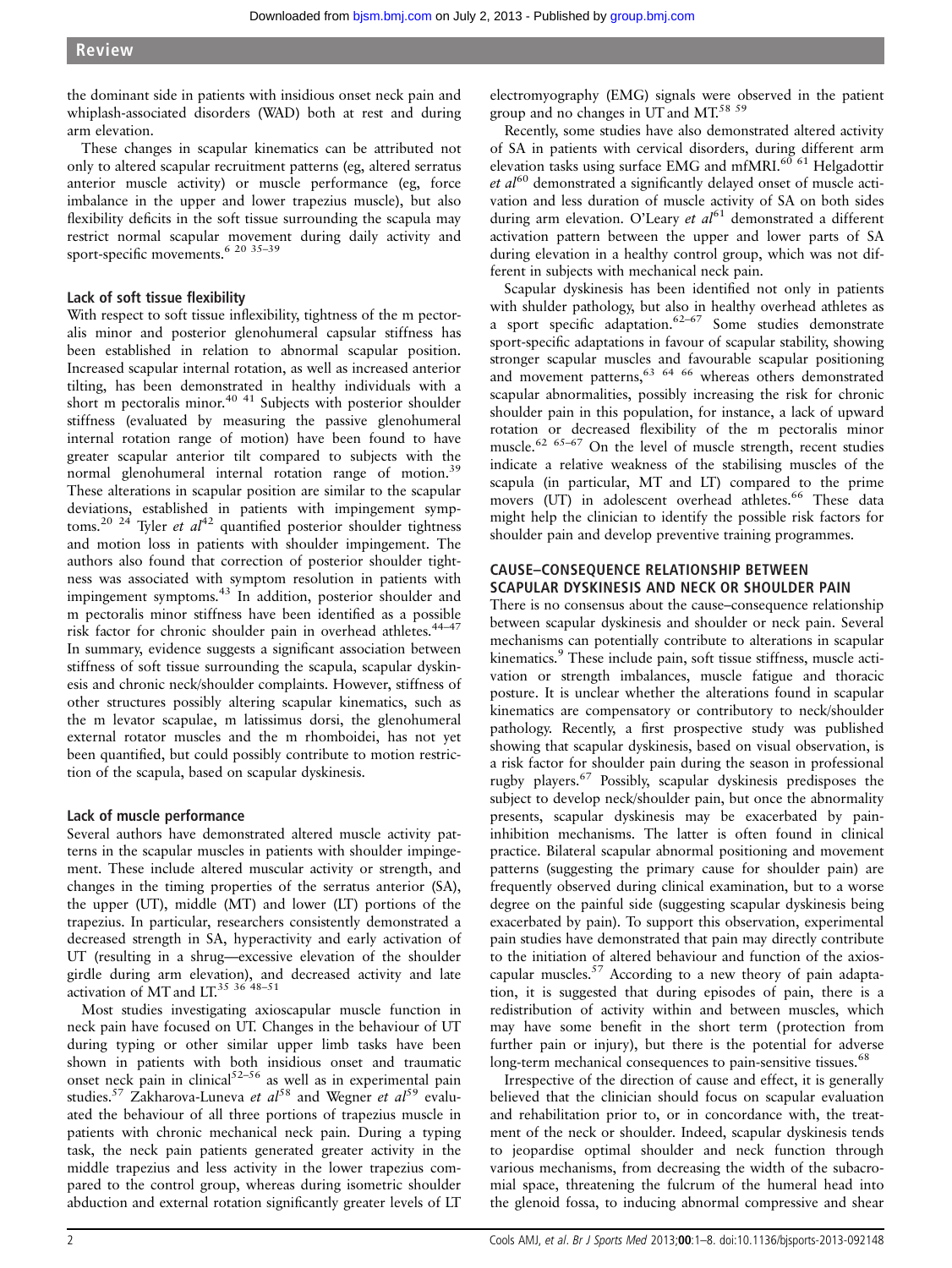forces in the cervical spine, thus compromising cervical motion and stability. Moreover, scapular dyskinesis may lead to a breakage in the kinetic chain, during overhead athletic activities as well as during prolonged daily activities of the upper quadrant.5 6 The scapula plays a very important role as a link between the trunk and the arm, transferring and increasing the energy, power and equilibrium from the lower extremities and the trunk into the arm.<sup>5  $69$ </sup> In order to fulfil this task, the scapula has to be in the correct position and all scapular muscles should be activated at the right time in sufficient amount to allow the ground reaction forces to be transferred into the shoulder, and finally into the most distal link of the chain, the hand. Abnormal scapular position and kinematics might lead to a breakage of the functional kinetic chain, putting other links at risk for injury. Therefore, the therapist should always observe, examine and treat scapular dyskinesis in patients with shoulder and neck pain.

#### REHABILITATION OF SCAPULAR DYSKINESIS

The intervention strategy for scapular rehabilitation should be based on the clinical evaluation of the patient to permit appropriate goal setting. First of all, a comprehensive initial patient interview is necessary to ascertain the individual's functional requirements and problematic activities. During the physical examination, the therapist should address all possible deficiencies found on different levels of the kinetic chain. Based on the results of clinical assessment, appropriate treatment goals should be set leading to proper rehabilitation strategies.

Although the therapist should address all possible deficiencies found on the different levels of the kinetic chain, this review will not describe all aspects of treatment, but will focus solely on scapular rehabilitation.70 Therefore, although considered to be key points in functional shoulder and neck rehabilitation, more proximal links in the kinetic chain, such as thoracic spine mobility and strength, core stability and lower limb function, will not be addressed in these clinical guidelines.

Until now, therapeutic guidelines for treating scapular dysfunction have been developed within the scope of shoulder pain, whereas therapeutic guidelines intended to restore normal scapular function in neck pain patients are mainly based on the results of shoulder studies, owing to the lack of research in this field. However, as it is suggested that similar disturbances in scapular function may be found in both shoulder and neck patients, we believe that the basic treatment approach for both patient groups is mutual, with specific focus pending on the functional demands of the patient. For example, in office workers, rehabilitation will be focused on the correction of the function of the axioscapular muscles, scapular orientation with arms by the side, and during prolonged upper limb activities. However, in overhead athletes, the ultimate treatment goal is to exercise advanced scapular muscle control and strength during sport-specific movements.

Figure 1 summarises a recently published clinical reasoning algorithm that the clinician may use in the treatment of scapular dyskinesis.<sup>15</sup> In the upper part of the algorithm, a summary is presented of the possible causes for scapular dyskinesis, as described in the first part of this review, whereas in the lower part therapeutic strategies are suggested. The algorithm is further divided into two columns, as a patient presenting with scapular dyskinesis may have flexibility problems or muscle performance problems, or both. Each side of the algorithm needs a specific approach regarding rehabilitation. Flexibility deficits need to be addressed by stretching and mobilisation techniques, whereas muscle recruitment normalisation is the main goal for the patient who has muscle performance problems. If both flexibility deficits and muscle dysfunction are responsible for the scapular dyskinesis, both problems should be addressed. It is imperative to determine whether the flexibility deficits are primary or secondary, based on the relative weakness of the antagonist. In the first case, reducing flexibility problems should precede motor control learning; in the second case, gaining stability may relax the tight muscle.



# **Scapular Rehabilitation Algorithm**

Figure 1 Scapular rehabilitation algorithm.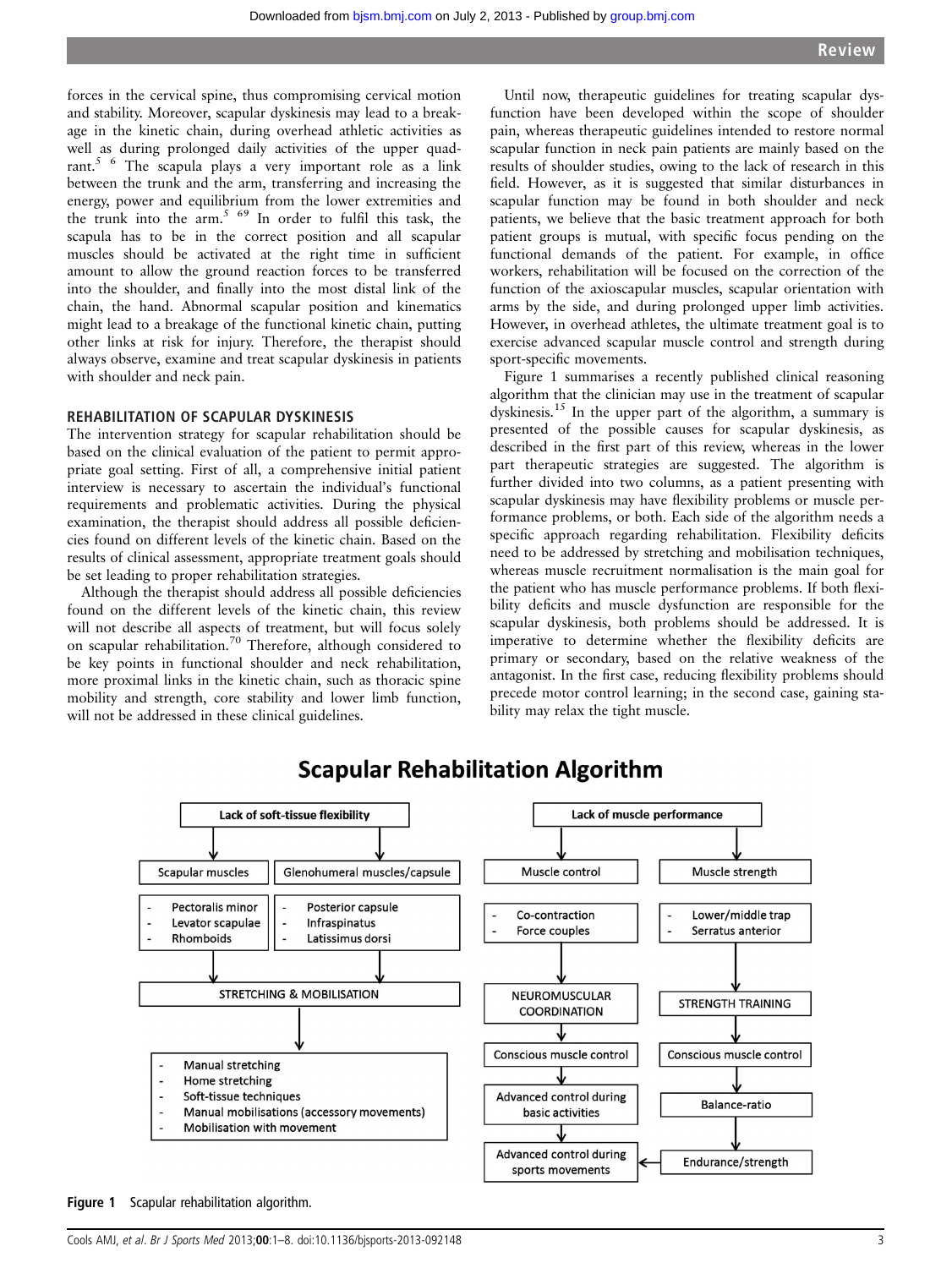#### Rehabilitation of flexibility deficits

In case of flexibility problems, these might be located at the scapular muscles, in particular the pectoralis minor and the levator scapulae or at the glenohumeral level, in particular, stiffness and tightness of the posterior shoulder structures, the capsule as well as the glenohumeral external rotator muscles. Both these flexibility deficits may lead to scapular malpositioning, in particular, into anterior tilting and downward rotation.<sup>39</sup>  $40$ 

Several stretching techniques have been described to increase Several stretching techniques have been described to increment<br>the pectoralis minor length.<sup>71 72</sup> Superior effects of the 'unilateral corner stretch' (performing passive horizontal abduction with the shoulder at 90° of abduction and external rotation) over 'sitting manual stretching' (in which the therapist performs scapular retraction with the shoulder in a neutral position) and 'supine manual stretch' (similar to the unilateral corner stretch, but performed by the therapist with the patient in a supine position) were established in a study on healthy subjects.<sup>41</sup> However, from a clinical perspective, these stretches (with the exception of the 'sitting manual stretching') put the subject's shoulder into a position possibly causing pain in the case of subacromial or internal impingement.<sup>16 73</sup> In addition, it was found in a cadaveric study that performing scapular retraction in a 30° forward flexion position results in the largest changes in m pectoralis minor length.<sup>72</sup> Therefore in clinical practice, them pectoralis minor might be stretched while performing passive retraction and posterior tilting of the scapula with the shoulder in a neutral or small elevation position and slight external rotation.15 In particular, direct pressure on the coracoid process may provide an intense stretching effect on the pectoralis minor.

Although there is a lack in the literature, tension of the levator scapulae is often seen in relation to poor posture and stress. Only a few studies have examined the effect of stretching the levator scapulae on signs and symptoms in patients with shoulder or neck pain.<sup>74 75</sup> On the other hand, studies investigating the effect of manually treating trigger points in this muscle have recently begun to emerge, although its outcome is still unclear.<sup>76 77</sup>

With respect to stretching techniques of the posterior capsule, numerous techniques have been described and studies with respect to their short-term and middle-term effects have been published.43 78–<sup>82</sup> Angular stretches, such as the 'sleeper stretch' and the 'cross body stretch', as well as manual therapy (dorsal glides) have been shown to be effective in restoring ROM and increasing the acromiohumeral distance.80–<sup>82</sup> In addition, it was found that correction of posterior shoulder tightness through stretching and mobilisation was associated with symptom resolution in patients with impingement symptoms.<sup>43 82</sup>

#### Rehabilitation of muscle performance deficits

Muscle performance problems may be divided into neuromuscular deficits (a lack of co-contraction and force couple activity) or strength deficits. In the latter, SA, MT and LT have been found to be weak, whereas UT often shows hyperactivity.<sup>20</sup> <sup>35-37 51</sup>

#### First stage: conscious muscle control

In the early stage of scapular training, conscious muscle control of the scapular muscles may be necessary to improve proprioception and to normalise scapular resting position.

In order to selectively activate LT, the 'scapular orientation exercise' has been described.<sup>7 83</sup> Priority is first given to the patient attaining active control of scapular orientation, facilitated by the therapist and then practiced by the patient. In this exercise, the patient palpates the coracoid with the contralateral

finger and is then asked 'to pull away the coracoid from his finger and moving the scapula backwards'. It was demonstrated in a three-dimensional scapular movement analysis-study that it is possible to teach a normal subject to consistently reproduce movements of the scapula into a posterior tilt and upward rotation.83 In addition, this exercise resulted in a significant increase of scapular muscle activity, and a high correlation between assisted and unassisted exercise was established, indicating that a subject is able to perform this exercise in a home programme.<sup>83</sup> Wegner et  $al^{84}$  compared the surface EMG-activity of the three portions of the trapezius in a neck pain group with poor scapular posture during the performance of a functional typing task before and after a scapular postural correction strategy. Following correction of the scapula, activity recorded by the neck pain group was less in MT and higher in LT, which was similar to the control group. Other researchers focused on the use of surface EMG-feedback for learning selective activation of SA and the effect of motor control and movement training on upper limb motor strategies and shoulder function.<sup>85-87</sup> They showed that conscious movement training with feedback causes immediate but temporary effects on motor strategies and upper limb kinematics. They also showed that patients with shoulder impingement benefit from a 4-week motor control training programme to reduce pain and improve function.<sup>75</sup> Recently, the value of the scapular orientation exercise prior to dynamic shoulder movements was examined.<sup>88</sup> This study showed higher surface EMG-activity in the targeted muscles (in particular, MT and LT) during dynamic shoulder exercises when conscious correction of the scapular position was performed prior to the exercise.

It is important to incorporate scapular orientation with spinal posture correction, especially in those patients who have a tendency to drift into a forward head posture, with an increasing thoracic kyphosis and protraction of the shoulder girdle during computer or any other bench work. These posture-correction strategies should be implemented early in the rehabilitation programme and all exercises that are performed in a sitting or standing position should be with a correct posture. To retrain a neutral posture, patients are first taught to achieve a neutral lumbopelvic posture, followed by correction of the scapulothoracic and cervical postures with a subtle gentle 'occipital lift' manoeuvre to position the head in neutral position. It has been proposed that frequent correction to an upright neutral postural position serves two functions.12 89 First, it may provide a regular reduction of adverse loads on the cervical joints induced by poor spinal, cervical and scapular postures. Second, it may train the deep postural stabilising muscles of the spine and upper extremities in their functional postural supporting role. Patients are encouraged to perform this exercise repeatedly throughout the day, with the emphasis being on a change in postural habit. Memory joggers may be useful to ensure it becomes a habit.

The use of therapeutic tape can also be helpful in this stage of the rehabilitation, since it has been shown that taping the scapula into extension, posterior tilting and retraction gives proprioceptive feedback to the patient and improves trunk posture and shoulder range of motion.<sup>90</sup>

### Second stage: muscle control and strength necessary for daily activities

Depending on the results of the clinical examination, the therapist may decide in the second stage of scapular muscle training to focus more on muscle control and co-contraction (advanced control during basic activities) or muscle strength (in case, for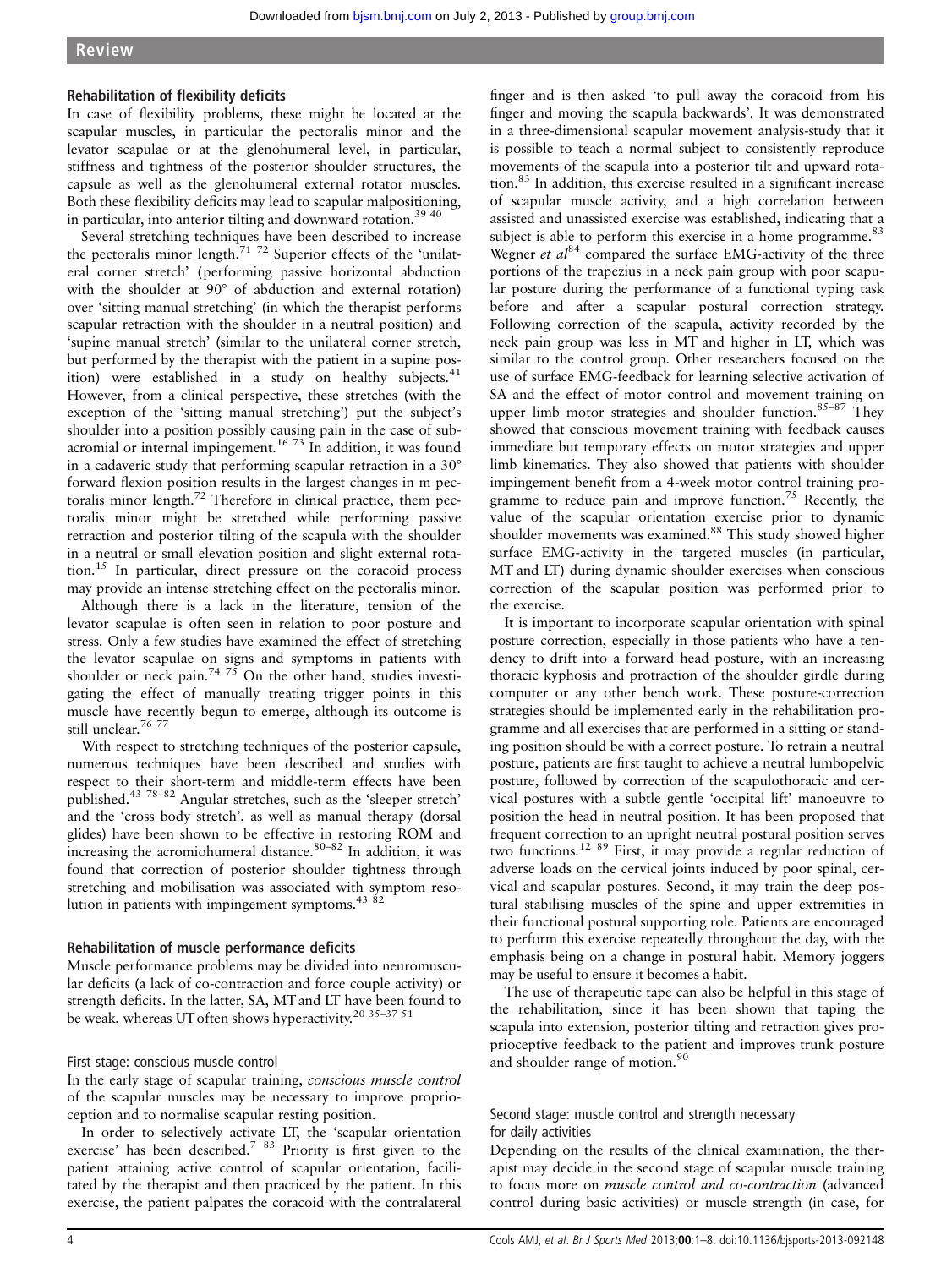instance, manual muscle testing or isokinetic testing shows isolated strength deficit in one or more scapular muscles).

Scapular co-contraction may be trained in basic positions, movements and exercises. As the shoulder girdle functions in both open-chain and closed-chain activities, the muscles should be trained to respond to both situations, by challenging the maintenance of the new scapular position under load, using weight-bearing and non-weight-bearing tasks of the upper limb. These should be consistent with the functional requirements of the patient.

With respect to open-chain activities, Kibler et  $al<sup>91</sup>$  described specific exercises for scapular control in the early phases of shoulder rehabilitation. The 'low row', 'inferior glide', 'lawnmower' and 'robbery' exercises, as described in their paper, activate the key scapular-stabilising muscles, including the rhomboid, without putting high demands on the shoulder joint, making these exercises appropriate to use in early stages of non-operative as well as in postoperative rehabilitation. Simple exercises mimicking the functional tasks that are problematic to the subjects, like mousing on a computer and lifting bench height, can be implemented in this stage of training. Progression can be made by increasing holding time, repetitions, resistance and speed.

Closed chain exercises are believed to improve dynamic glenohumeral stability through stimulation of the intra-articular and periarticular proprioceptors and enhance co-contraction of the rotator cuff, thus being beneficial in case of shoulder instability. Closed chain training is also very useful when patients have difficulties fixating the scapula to the chest wall.<sup>92</sup> <sup>93</sup> Several studies have been performed investigating scapular muscle activity during closed chain exercises progressing from gently pushing hands on the thighs in upright sitting, to wall sliding exercises and push-ups.<sup>94–99</sup> The benefit of using unstable surfaces during the push-up position is under debate, with some studies showing beneficial effects on muscle recruitment,<sup>99</sup> and others showing no significant difference with a stable surface.<sup>95</sup> In general, closed chain exercises such as push-up variations challenge SA activation, but should be selected with caution in case of impingement related shoulder pain.<sup>94</sup> Lunden et  $al^{97}$  showed that the wall push-up, although highly beneficial for SA training, may put the glenohumeral joint in a position that decreases the available subacromial space through aberrant scapular position, and creates a risk for impingement. Hardwick et  $al^{96}$  suggest the wall slide exercise, which is a semiclosed chain exercise as a useful alternative, since it produces similar SA activity compared to other exercises, previously validated in the literature.<sup>94</sup> <sup>100</sup> Uhl et al<sup>101</sup> concluded from their study that supporting the arm (eg, during 'wall slide' and 'bench slide' exercises) improves SA and LT activity while UT and glenohumeral muscle activity remain low.

For patients with a strength deficit and muscle imbalance in the scapular muscles, selective activation of the weaker muscle parts with minimal activity of the hyperactive muscles is an important component in the second stage of scapular muscle rehabilitation. Because of the observed lack of activity in LT and SA often combined with excessive use of UT, exercises with a low UT/LT, UT/MT and UT/SA ratio are of particular importance. A continuum of functional exercises may be suggested, with increasing activity of the LT, starting with 'isometric low row exercises',  $91$  'prone extension at  $0^{\circ}$ ,  $1^{102}$  'side lying external rotation', and finally 'prone horizontal abduction with external rotation'. Several studies have been performed identifying exercises that meet this standard of favourable intermuscular and intramuscular activation balance, in open as well as in closed kinetic chain, and several clinical papers extensively describe

these exercises.88 94 95 103–<sup>105</sup> The push-up plus exercise is very popular for training of SA; however, in view of the high demands of this exercise on the shoulder when performed in the traditional manner, and in view of the fact that the plus-phase (protraction at the end of the movement) is of extreme importance in activating sufficient levels of SA activity, it is recommended to perform the 'elbow push-up'. In addition, the 'dynamic hug', 'supine punch' and 'wall slide exercises' may be beneficial.<sup>16 96</sup> <sup>106</sup> For intramuscular trapezius training, four exercises have been recommended: side lying external rotation, side lying forward flexion, prone horizontal abduction with external rotation and prone extension.<sup>102 105</sup> Recently, it was demonstrated that these exercises, having optimal UT/MT and UT/LT ratio in terms of activity level, also guarantee the early activation of LT and inhibition of the latency of UT.<sup>105</sup> Another way to increase muscle activity in the weaker muscles is by integrating kinetic chain components into the exercise. Increased activity in SA can be obtained if the ipsilateral leg is extended during push-up plus exercises, whereas extension of the contralateral leg improves LT activity.<sup>95</sup> Also, in open chain low rowing exercises, a unilateral stance on the contralateral leg increases scapular muscle activity and improves the UT/LT ratio, whereas sitting positions and a bilateral stance seem to be not favourable for optimal scapular muscle balance.<sup>88</sup> In summary, it seems that diagonal patterns including lower limb and core muscle activity are in favour of scapular muscle activity, particularly in LT.

In addition to these basic exercises, it is important that overhead athletes may gradually perform functional diagonals into internal and external rotation with increasing intensity and load and accurate scapular muscle control, in preparation of the third sport-specific stage of scapular muscle rehabilitation.

# Third stage: advanced control during sports movements

Once muscle balance is restored, in the third stage of scapular muscle rehabilitation, general scapular strengthening exercises may be used to increase muscle strength. Numerous studies propose optimal strengthening exercises for the scapular muscles, but a detailed description of all these exercises goes beyond the scope of this paper.100 103 107 In this last stage of scapular rehabilitation, in which the treatment goal is to exercise advanced scapular muscle control and strength during sport-specific movements, special attention is given to integration of the kinetic chain into the exercise programme, implementation of sport-specific demands by performing plyometric exercises and eccentric exercises.<sup>15</sup> <sup>108</sup> Scapular control should be automated and integrated into all sport-specific exercises. Throwing athletes should perform exercises in which the external rotators are eccentrically loaded, for instance, using weight balls and elastic resistance-tubing.<sup>15 63</sup> On the other hand, swimmers should not focus on plyometrics, but rather train in sport-specific positions such as lying prone or supine in situations demanding a lot of core stability. An interesting exercise is the so-called W-V exercise, in which the patient is prone on a Swiss ball and performs movements, forming a 'W' and a 'V' with his arms. Gymnasts and athletes performing climbing sports should perform high-level closed chain exercises such as side-bridging and prone-bridging, and sling-exercises might be added to their programme.<sup>109</sup>

There are no science-based guidelines for return to play (RTP) in overhead athletes with shoulder and neck dysfunction. Although a general decision-based RTP model has been published, $^{110}$  specific guidelines and cut-point values for the medical factors at the shoulder girdle to be evaluated in step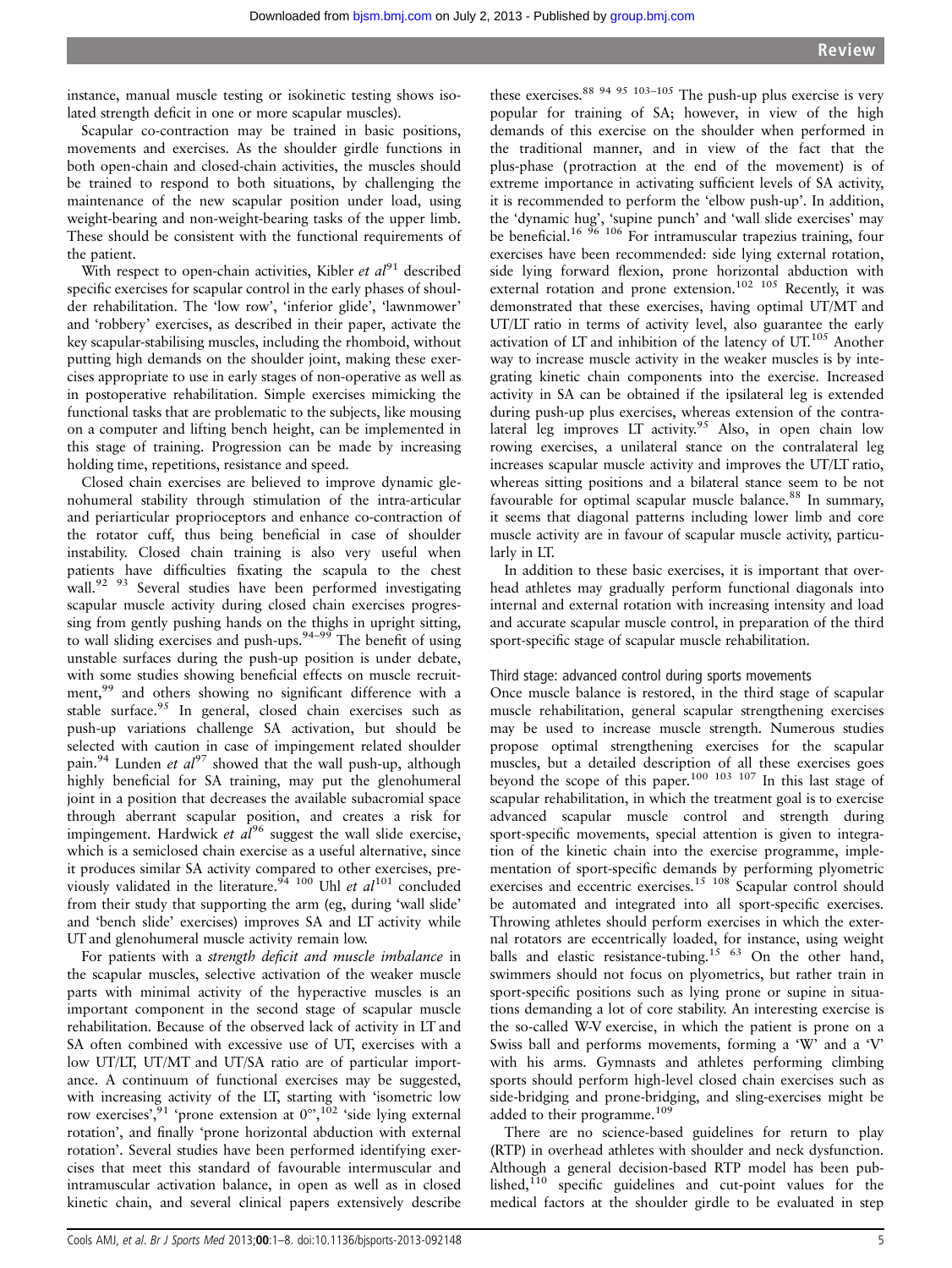one (evaluation of the health status) are scarce. As a result, each clinician uses normative data from the literature, or his own clinical reasoning process to decide whether an athlete is ready to play. Ideal return-to-play criteria are described by Mc Carty et  $al^{111}$  comprising little/no pain, subjective satisfaction of the treatment by the patient, near normal ROM and strength, and normal functional ability and sport-specific skills. Regarding scapular dyskinesis, we recommend symmetry in the scapular muscle strength in athletes not performing throwing sports, and 10% increased strength on the dominant side in unilateral overhead sports (isometric muscle strength, measured with a Hand-Held Dynamometer).<sup>112</sup> Special attention should be given to the strength of the middle and lower portions of the trapezius.37 Based on values in a normal non-injured population, a ratio of 100% is recommended between the protractors and retractors, measured isokinetically.<sup>48 113</sup> For flexibility variables, a pectoralis minor index (pectoralis minor length normalised for body height) of 8.61 is advised,<sup>40</sup> along with less than a 20° side difference for internal rotation range of motion, $32$  or a 10% side difference in the total ROM  $(ER+IR).$ <sup>15</sup> Finally, although there is no validated standardised RTP play test, the clinician can use specific functional fatigue tests to assist him in the decision to return to play, such as a high performance plyometric test, or an eccentric test for the rotator cuff muscles.

Once the athlete is back on the field, we recommend continuing the stretching of the pectoralis minor and posterior shoulder structures, and the rotator cuff and MT and LT should be strengthened in a preventive programme with respect to chronic overuse shoulder pain.

# SCIENTIFIC RATIONALE FOR A SCAPULAR REHABILITATION PROGRAMME

Recently, several studies have examined the effectiveness of a scapula-based rehabilitation programme.<sup>75</sup> <sup>114-120</sup> Vande Velde et  $al^{116}$  showed that a 12-week scapular training programme resulted in a significant increase in isokinetic scapular muscle strength in healthy adolescent swimmers, and from a study of Merolla et  $al$ ,<sup>117</sup> strength increase in the glenohumeral external rotators was apparent after a 6-month training programme in volleyball players with scapular dyskinesis. The latter study is of particular importance since it showed that scapular training improved glenohumeral muscle function, specifically the external rotators which are highly stressed during overhead activities. However, both the studies mentioned were performed on healthy non-injured overhead athletes. Recently, De Mey et  $al^{119}$  showed that after 6 weeks of training according to the method described by Cools et  $al$ ,<sup>102</sup> overhead athletes with impingement symptoms showed improved scapular muscle recruitment. In this study, surface EMG activity was recorded from the four major scapular muscles before and after the training programme. The main result was that the relative muscle activity for UT during arm elevation significantly decreased compared to the pretraining test and compared to the other scapular muscles. In view of the assumption that UT is often overactive in patients with impingement, a decrease in activity implicates a more efficient scapular recruitment pattern.<sup>37</sup> In addition, SPADI scores showed significant functional improvement and less pain after completing the scapula-based exercise programme. A few randomised controlled trials confirmed the value of scapular exercises in the treatment of shoulder impingement.<sup>75 120</sup> In general, these studies show better results regarding functional outcome, strength and patient satisfaction if a scapular approach is implemented in the treatment protocol.

However, further research is required to show that restoring scapular control directly influences shoulder and neck pain.

# **CONCLUSION**

In summary, there is evidence of scapular kinematic alterations associated with shoulder and neck pain. There is also evidence of altered scapular muscle recruitment patterns in these patients, with respect to changes in strength, flexibility, motor control and timing of the surrounding muscles. In particular, lack of flexibility, in combination with muscle dysfunction of SA and LT, might be the clinical base for a treatment programme given to these patients. The available evidence in clinical trials supports the use of therapeutic exercise in the rehabilitation of these patients; however, future studies should be performed to confirm the effectiveness of these exercise protocols.

### **Summary**

- ▸ The scapula functions as a bridge between the shoulder complex and the cervical spine.
- ▸ Although the association between abnormal scapular positions and motions and glenohumeral joint pathology has been well established in the literature, studies investigating the relationship between neck pain and scapular dysfunction have only recently begun to emerge.
- ▸ Overall, scapular rehabilitation guidelines decent for both patients with shoulder pain as well as patients with neck problems are lacking.
- $\triangleright$  A science-based clinical reasoning algorithm with practical guidelines is provided which may help the clinician to put the rehabilitation of scapular dyskinesis into a precise perspective of the thorough treatment of shoulder and/or neck dysfunction.

Contributors AMJC has substantially contributed to the conception and design of the manuscript, drafting of the article and final approval of the manuscript. She is responsible for the overall content as guarantor. FS, KDM, AM, BC and BCG has substantially contributed to the drafting, revision and final approval of the manuscript. BCG has also contributed to the conception and design of the manuscript. She is also responsible for the overall content as a Guarantor.

#### Competing interests None.

Provenance and peer review Commissioned; externally peer reviewed.

#### **REFERENCES**

- 1 Van der Windt DA, Koes BW, De Jong BA, et al. Shoulder disorders in general practice: incidence, patient characteristics, and management. Ann Rheum Dis 1995;54:959–64.
- Bot SD, Van der Waal JM, Terwee CB, et al. Incidence and prevalence of complaints of the neck and upper extremity in general practice. Ann Rheum Dis 2005;64:118–23.
- 3 Picavet HS, Hazes JM. Prevalence of self reported musculoskeletal diseases is high. Ann Rheum Dis 2003;62:644–50.
- 4 Gerr F, Marcus M, Monteilh C. Epidemiology of musculoskeletal disorders among computer users: lesson learned from the role of posture and keyboard use. J Electromyogr Kinesiol 2004;14:25–31.
- 5 Lintner D, Noonan TJ, Kibler WB. Injury patterns and biomechanics of the athlete's shoulder. Clin Sports Med 2008;27:527–51.
- 6 Kibler WB. The role of the scapula in athletic shoulder function. Am J Sports Med 1998;26:325–37.
- Mottram SL. Dynamic stability of the scapula. Man Ther 1997;2:123-31.
- 8 Kamkar A, Irrgang JJ, Whitney SL. Nonoperative management of secondary shoulder impingement syndrome. J Orthop Sports Phys Ther 1993;17:212–24.
- 9 Ludewig PM, Reynolds JF. The association of scapular kinematics and glenohumeral joint pathologies. J Orthop Sports Phys Ther 2009;39:90-104.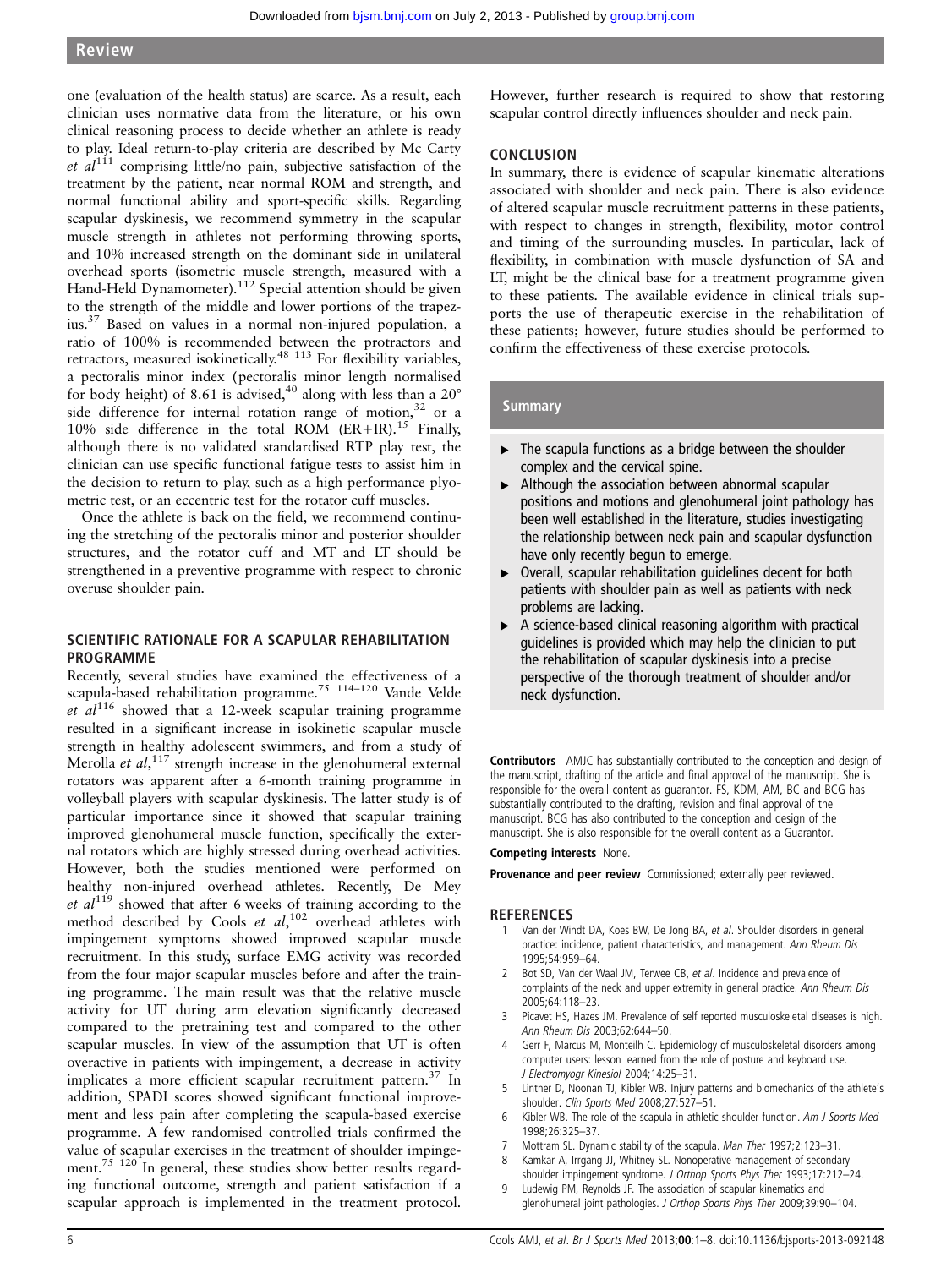- 10 Kibler WB, Sciascia A. Current concepts: scapular dyskinesis. Br J Sports Med 2010;44:300–5.
- 11 Behrsin JF, Maguire K. Levator scapulae action during shoulder movement: a possible mechanism for shoulder pain of cervical origin. Aust J Physiother 1986;32:101–6.
- 12 Jull G, Sterling M, Falla D, et al. Whiplash, headache and neck pain. 1st edn. Churchill Livingstone, 2008.
- 13 Ludewig PM, Braman JP. Shoulder impingement: biomechanical considerations in rehabilitation. Man Ther 2011;16:33–9.
- 14 Struyf F, Nijs J, Mottram S, et al. Clinical assessment of the scapula: a review of the literature. Br J Sports Med Published Online First: 21 July 2012. doi:10.1136/ bjsports-2012-091059
- 15 Ellenbecker TS, Cools A. Rehabilitation of shoulder impingement syndrome and rotator cuff injuries: an evidence-based review. Br J Sports Med 2010;44:319–27.
- 16 Cools AM, Declercq G, Cagnie B, et al. Internal impingement in the tennis player: rehabilitation guidelines. Br J Sports Med 2008;42:165–71.
- 17 Forthomme B, Crielaard JM, Croisier JL. Scapular positioning in athlete's shoulder: particularities, clinical measurements and implications. Sports Med 2008;38:369–86.
- 18 Jaggi A, Lambert S. Rehabilitation for shoulder instability. Br J Sports Med 2010;44:333–40.
- O'leary S, Falla D, Elliott JM, et al. Muscle dysfunction in cervical spine pain: implications for assessment and management. J Orthop Sports Phys Ther 2009;39:324–33.
- 20 Ludewig PM, Cook TM. Alterations in shoulder kinematics and associated muscle activity in people with symptoms of shoulder impingement. Phys Ther 2000;80:276–91.
- 21 Laudner KG, Myers JB, Pasquale MR, et al. Scapular dysfunction in throwers with pathologic internal impingement. J Orthop Sports Phys Ther 2006;36:485–94.
- 22 Hebert LJ, Moffet H, McFadyen BJ, et al. Scapular behavior in shoulder impingement syndrome. Arch Phys Med Rehabil 2002;83:60–9.
- 23 Lin JJ, Hanten WP, Olson SL, et al. Functional activity characteristics of individuals with shoulder dysfunctions. J Electromyogr Kinesiol 2005;15:576-86.
- 24 McClure PW, Michener LA, Karduna AR. Shoulder function and 3-dimensional scapular kinematics in people with and without shoulder impingement syndrome. Phys Ther 2006;86:1075–90.
- 25 Illyes A, Kiss RM. Kinematic and muscle activity characteristics of multidirectional shoulder joint instability during elevation. Knee Surg Sports Traumatol Arthrosc 2006;14:673–85.
- 26 Ogston JB, Ludewig PM. Differences in 3-dimensional shoulder kinematics between persons with multidirectional instability and asymptomatic controls. Am J Sports Med 2007;35:1361–70.
- 27 Warner JJ, Micheli LJ, Arslanian LE, et al. Scapulothoracic motion in normal shoulders and shoulders with glenohumeral instability and impingement syndrome. A study using Moire topographic analysis. Clin Orthop Relat Res 1992;285:191–9.
- 28 Kibler WB, Ludewig PM, McClure P, et al. Scapular Summit 2009: introduction. 16 July, 2009, Lexington, Kentucky. J Orthop Sports Phys Ther 2009;39:A1–13.
- 29 Szeto GP, Straker L, Raine S. A field comparison of neck and shoulder postures in symptomatic and asymptomatic office workers. Appl Ergon 2002;33:75–84.
- 30 Kebaetse M, McClure P, Pratt NA. Thoracic position effect on shoulder range of motion, strength, and three-dimensional scapular kinematics. Arch Phys Med Rehabil 1999;80:945–50.
- 31 Finley MA, Lee RY. Effect of sitting posture on 3-dimensional scapular kinematics measured by skin-mounted electromagnetic tracking sensors. Arch Phys Med Rehabil 2003;84:563–8.
- 32 Kibler WB. Rehabilitation of rotator cuff tendinopathy. Clin Sports Med 2003;22:837–47.
- 33 Helgadottir H, Kristjansson E, Mottram S, et al. Altered scapular orientation during arm elevation in patients with insidious onset neck pain and whiplash-associated disorder. J Orthop Sports Phys Ther 2010;40:784–91.
- 34 Helgadottir H, Kristjansson E, Mottram S, et al. Altered alignment of the shoulder girdle and cervical spine in patients with insidious onset neck pain and whiplash-associated disorder. J Appl Biomech 2011;27:181–91.
- 35 Cools AM, Witvrouw EE, Declercq GA, et al. Scapular muscle recruitment patterns: trapezius muscle latency with and without impingement symptoms. Am J Sports Med 2003:31:542-9.
- 36 Cools AM, Witvrouw EE, Declercq GA, et al. Evaluation of isokinetic force production and associated muscle activity in the scapular rotators during a protraction-retraction movement in overhead athletes with impingement symptoms. Br J Sports Med 2004;38:64–8.
- 37 Cools AM, Declercq GA, Cambier DC, et al. Trapezius activity and intramuscular balance during isokinetic exercise in overhead athletes with impingement symptoms. Scand J Med Sci Sports 2007;17:25–33.
- 38 Borstad JD, Mathiowetz KM, Minday LE, et al. Clinical measurement of posterior shoulder flexibility. Man Ther 2007;12:386–9.
- 39 Borich MR, Bright JM, Lorello DJ, et al. Scapular angular positioning at end range internal rotation in cases of glenohumeral internal rotation deficit. J Orthop Sports Phys Ther 2006;36:926–34.
- 40 Borstad JD, Ludewig PM. The effect of long versus short pectoralis minor resting length on scapular kinematics in healthy individuals. J Orthop Sports Phys Ther 2005;35:227–38.
- 41 Borstad JD. Resting position variables at the shoulder: evidence to support a posture-impairment association. Phys Ther 2006;86:549–57.
- 42 Tyler TF, Nicholas SJ, Roy T, et al. Quantification of posterior capsule tightness and motion loss in patients with shoulder impingement. Am J Sports Med 2000;28:668–73.
- 43 Tyler TF, Nicholas SJ, Lee SJ, et al. Correction of posterior shoulder tightness is associated with symptom resolution in patients with internal impingement. Am J Sports Med 2010;38:114–19.
- 44 Reeser JC, Joy EA, Porucznik CA, et al. Risk factors for volleyball-related shoulder pain and dysfunction. PM R 2010;2:27–36.
- 45 Tate A, Turner GN, Knab SE, et al. Risk factors associated with shoulder pain and disability across the lifespan of competitive swimmers. J Athl Train 2012;47:149–58.
- 46 Wilk KE, Macrina LC, Fleisig GS, et al. Correlation of glenohumeral internal rotation deficit and total rotational motion to shoulder injuries in professional baseball pitchers. Am J Sports Med 2011;39:329–35.
- 47 Shanley E, Rauh MJ, Michener LA, et al. Shoulder range of motion measures as risk factors for shoulder and elbow injuries in high school softball and baseball players. Am J Sports Med 2011;39:1997–2006.
- 48 Cools AM, Witvrouw EE, Mahieu NN, et al. Isokinetic scapular muscle performance in overhead athletes with and without impingement symptoms. J Athl Train 2005;40:104–10.
- 49 Cools AM, Geerooms E, Van den Berghe DF, et al. Isokinetic scapular muscle performance in young elite gymnasts. J Athl Train 2007;42:458–63.
- 50 Moraes GF, Faria CD, Teixeira-Salmela LF. Scapular muscle recruitment patterns and isokinetic strength ratios of the shoulder rotator muscles in individuals with and without impingement syndrome. J Shoulder Elbow Surg 2008;17(1 Suppl):48S–53S.
- 51 Wadsworth DJ, Bullock-Saxton JE. Recruitment patterns of the scapular rotator muscles in freestyle swimmers with subacromial impingement. Int J Sports Med 1997;18:618–24.
- 52 Falla D, Bilenkij G, Jull G. Patients with chronic neck pain demonstrate altered patterns of muscle activation during performance of a functional upper limb task. Spine (Phila Pa 1976) 2004;29:1436–40.
- 53 Nederhand MJ, Ijzerman MJ, Hermens HJ, et al. Cervical muscle dysfunction in the chronic whiplash associated disorder grade II (WAD-II). Spine 2000;25:1938–43.
- 54 Szeto GP, Straker LM, O'Sullivan PB. A comparison of symptomatic and asymptomatic office workers performing monotonous keyboard work—1: neck and shoulder muscle recruitment patterns. Man Ther 2005;10:270–80.
- Johnston V, Jull G, Souvlis T, et al. Neck movement and muscle activity characteristics in female office workers with neck pain. Spine (Phila Pa 1976) 2008;33:555–63.
- 56 Johnston V, Jull G, Darnell R, et al. Alterations in cervical muscle activity in functional and stressful tasks in female office workers with neck pain. Eur J Appl Physiol 2008;103:253–64.
- 57 Falla D, Farina D, Graven-Nielsen T. Experimental muscle pain results in reorganization of coordination among trapezius muscle subdivisions during repetitive shoulder flexion. Exp Brain Res 2007;178:385–93.
- 58 Zakharova-Luneva E, Jull G, Johnston V, et al. Altered trapezius muscle behavior in individuals with neck pain and clinical signs of scapular dysfunction. J Manipulative Physiol Ther 2012;35:346–53.
- 59 Wegner S, Jull G, O'leary S, et al. The effect of a scapular postural correction strategy on trapezius activity in patients with neck pain. Man Ther 2010;15:562–6.
- Helgadottir H, Kristjansson E, Einarsson E, et al. Altered activity of the serratus anterior during unilateral arm elevation in patients with cervical disorders. J Electromyogr Kinesiol 2011;21:947–53.
- 61 Sheard B, Elliott J, Cagnie B, et al. Evaluating serratus anterior muscle function in neck pain using muscle functional magnetic resonance imaging. J Manipulative Physiol Ther 2012;35:629–35.
- 62 Oyama S, Myers JB, Wassinger CA, et al. Asymmetric resting scapular posture in healthy overhead athletes. J Athl Train 2008;43:565-70.
- 63 Myers JB, Laudner KG, Pasquale MR, et al. Scapular position and orientation in throwing athletes. Am J Sports Med 2005;33:263–71.
- Laudner KG, Stanek JM, Meister K. Differences in scapular upward rotation between baseball pitchers and position players. Am J Sports Med 2007;35:2091–5.
- 65 Silva RT, Hartmann LG, Laurino CF, et al. Clinical and ultrasonographic correlation between scapular dyskinesia and subacromial space measurement among junior elite tennis players. Br J Sports Med 2010;44:407–10.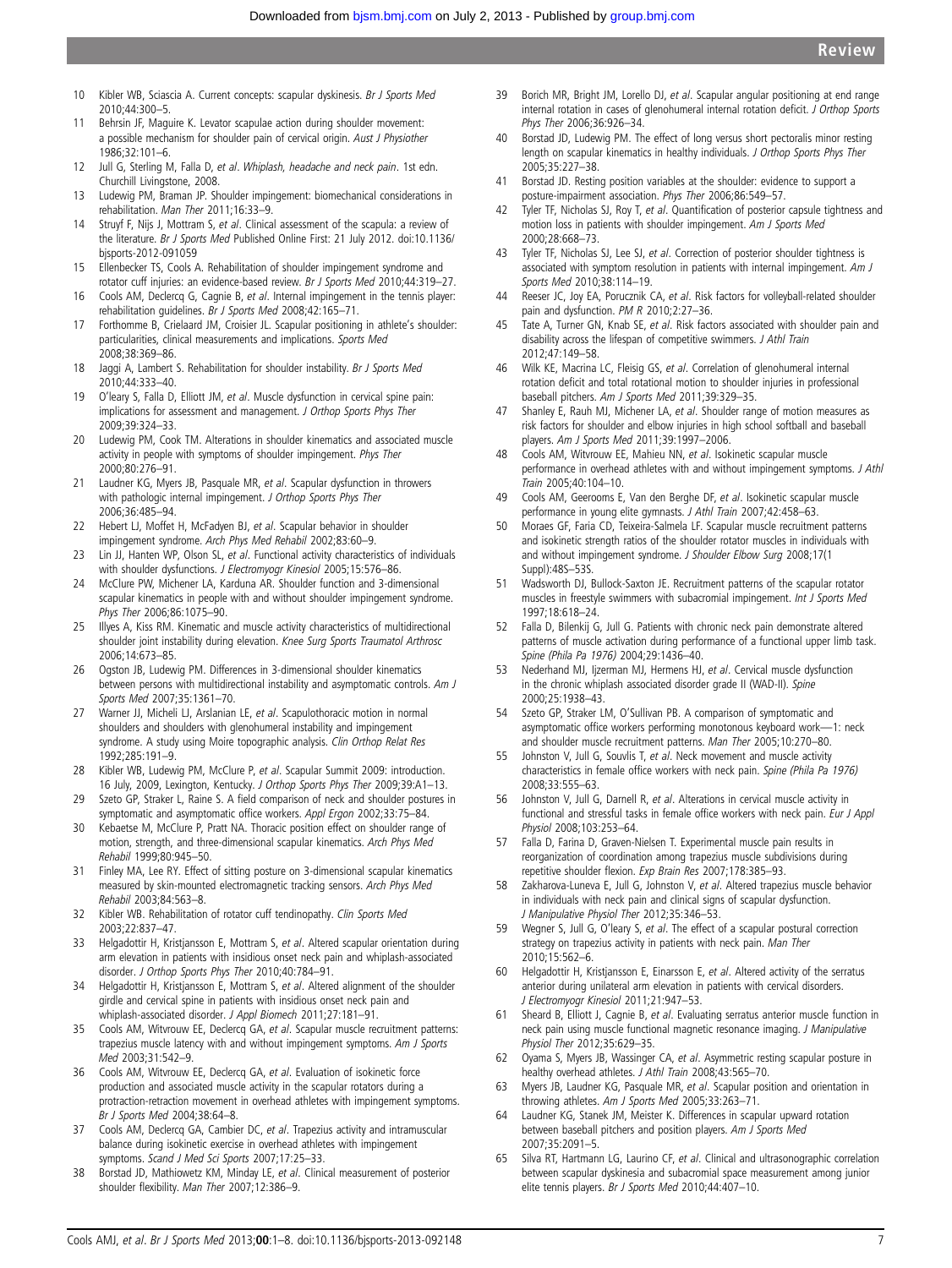- 66 Cools AM, Johansson FR, Cambier DC, et al. Descriptive profile of scapulothoracic position, strength and flexibility variables in adolescent elite tennis players. Br J Sports Med 2010;44:678–84.
- 67 Kawasaki T, Yamakawa J, Kaketa T, et al. Does scapular dyskinesis affect top rugby players during a game season?. J Shoulder Elbow Surg 2012;21:709–14.
- 68 Hodges PW, Tucker K. Moving differently in pain: a new theory to explain the adaptation to pain. Pain 2011;152(3 Suppl):S90–8.
- 69 Sciascia A, Thigpen C, Namdari S, et al. Kinetic chain abnormalities in the athletic shoulder. Sports Med Arthrosc 2012;20:16–21.
- 70 Sciascia A, Cromwell R. Kinetic chain rehabilitation: a theoretical framework. Rehabil Res Pract 2012;2012:853037.
- 71 Borstad JD, Ludewig PM. Comparison of three stretches for the pectoralis minor muscle. J Shoulder Elbow Surg 2006;15:324–30.
- 72 Muraki T, Aoki M, Izumi T, et al. Lengthening of the pectoralis minor muscle during passive shoulder motions and stretching techniques: a cadaveric biomechanical study. Phys Ther 2009;89:333–41.
- 73 Meister K, Buckley B, Batts J. The posterior impingement sign: diagnosis of rotator cuff and posterior labral tears secondary to internal impingement in overhand athletes. Am J Orthop 2004;33:412–15.
- 74 Hanten WP, Olson SL, Butts NL, et al. Effectiveness of a home program of ischemic pressure followed by sustained stretch for treatment of myofascial trigger points. Phys Ther 2000;80:997–1003.
- 75 Struyf F, Nijs J, Mollekens S, et al. Scapular-focused treatment in patients with shoulder impingement syndrome: a randomized clinical trial. Clin Rheumatol 2012;32:73–85.
- 76 Gulick DT, Palombaro K, Lattanzi JB. Effect of ischemic pressure using a Backnobber II device on discomfort associated with myofascial trigger points. J Bodyw Mov Ther 2011;15:319–25.
- 77 Hidalgo-Lozano A, Fernandez-de-Las-Penas C, Diaz-Rodriguez L, et al. Changes in pain and pressure pain sensitivity after manual treatment of active trigger points in patients with unilateral shoulder impingement: a case series. J Bodyw Mov Ther 2011;15:399–404.
- 78 Laudner KG, Sipes RC, Wilson JT. The acute effects of sleeper stretches on shoulder range of motion. J Athl Train 2008;43:359–63.
- 79 McClure P, Balaicuis J, Heiland D, et al. A randomized controlled comparison of stretching procedures for posterior shoulder tightness. J Orthop Sports Phys Ther 2007;37:108–14.
- 80 Maenhout A, Van EV, Van DL, et al. Quantifying acromiohumeral distance in overhead athletes with glenohumeral internal rotation loss and the influence of a stretching program. Am J Sports Med 2012;40:2105–12.
- 81 Manske RC, Meschke M, Porter A, et al. A randomized controlled single-blinded comparison of stretching versus stretching and joint mobilization for posterior shoulder tightness measured by internal rotation motion loss. Sports Health 2010;2:94–100.
- 82 Cools AM, Johansson FR, Cagnie B, et al. Stretching the posterior shoulder structures in subjects with internal rotation deficit: comparison of two stretching techniques. Shoulder Elbow 2012;4:56–63.
- 83 Mottram SL, Woledge RC, Morrissey D. Motion analysis study of a scapular orientation exercise and subjects' ability to learn the exercise. Man Ther 2009;14:13–18.
- 84 Wegner S, Jull G, O'Leary S, et al. The effect of a scapular postural correction strategy on trapezius activity in patients with neck pain. Man Ther 2010;15:562–6.
- 85 Roy JS, Moffet H, McFadyen BJ. Upper limb motor strategies in persons with and without shoulder impingement syndrome across different speeds of movement. Clin Biomech (Bristol, Avon) 2008;23:1227–36.
- 86 Roy JS, Moffet H, Hebert LJ, et al. Effect of motor control and strengthening exercises on shoulder function in persons with impingement syndrome: a single-subject study design. Man Ther 2009;14:180–8.
- 87 Holtermann A, Mork PJ, Andersen LL, et al. The use of EMG biofeedback for learning of selective activation of intra-muscular parts within the serratus anterior muscle: a novel approach for rehabilitation of scapular muscle imbalance. J Electromyogr Kinesiol 2010;20:359–65.
- 88 De Mey K, Danneels L, Cagnie B, et al. Kinetic chain influences on upper and lower trapezius muscle activation during eight variations of a scapular retraction exercise in overhead athletes. J Sci Med Sport 2013;16:65-70.
- 89 Falla D, O'Leary S, Fagan A, et al. Recruitment of the deep cervical flexor muscles during a postural-correction exercise performed in sitting. Man Ther 2007;12:139–43.
- Lewis JS, Wright C, Green A. Subacromial impingement syndrome: the effect of changing posture on shoulder range of movement. J Orthop Sports Phys Ther 2005;35:72–87.
- 91 Kibler WB, Sciascia AD, Uhl TL, et al. Electromyographic analysis of specific exercises for scapular control in early phases of shoulder rehabilitation. Am J Sports Med 2008;36:1789–98.
- 92 Uhl TL, Carver TJ, Mattacola CG, et al. Shoulder musculature activation during upper extremity weight-bearing exercise. J Orthop Sports Phys Ther 2003;33:109–17.
- 93 Lephart S, Fu F. Proprioception and neuromuscular control in joint stability. 1st edn. Human Kinetics, 2000.
- 94 Ludewig PM, Hoff MS, Osowski EE, et al. Relative balance of serratus anterior and upper trapezius muscle activity during push-up exercises. Am J Sports Med 2004;32:484–93.
- 95 Maenhout A, Van PK, Pizzi L, et al. Electromyographic analysis of knee push up plus variations: what is the influence of the kinetic chain on scapular muscle activity? Br J Sports Med 2010;44:1010–15.
- 96 Hardwick DH, Beebe JA, McDonnell MK, et al. A comparison of serratus anterior muscle activation during a wall slide exercise and other traditional exercises. J Orthop Sports Phys Ther 2006;36:903–10.
- 97 Lunden JB, Braman JP, Laprade RF, et al. Shoulder kinematics during the wall push-up plus exercise. J Shoulder Elbow Surg 2010;19:216–23.
- 98 Tucker WS, Campbell BM, Swartz EE, et al. Electromyography of 3 scapular muscles: a comparative analysis of the cuff link device and a standard push-up. J Athl Train 2008;43:464–9.
- 99 De Oliveira AS, De Morais CM, De Brum DP. Activation of the shoulder and arm muscles during axial load exercises on a stable base of support and on a medicine ball. J Electromyogr Kinesiol 2008;18:472-9.
- 100 Moseley JB Jr, Jobe FW, Pink M, et al. EMG analysis of the scapular muscles during a shoulder rehabilitation program. Am J Sports Med 1992;20:128-34.
- 101 Uhl TL, Muir TA, Lawson L. Electromyographical assessment of passive, active assistive, and active shoulder rehabilitation exercises. Phys Med Rehabil 2010;2:132–41.
- 102 Cools AM, Dewitte V, Lanszweert F, et al. Rehabilitation of scapular muscle balance: which exercises to prescribe? Am J Sports Med 2007;35:1744-51.
- 103 Reinold MM, Escamilla RF, Wilk KE. Current concepts in the scientific and clinical rationale behind exercises for glenohumeral and scapulothoracic musculature. J Orthop Sports Phys Ther 2009;39:105–17.
- 104 Cools AM, Dewitte V, Lanszweert F, et al. Rehabilitation of scapular muscle balance: which exercises to prescribe? Am J Sports Med 2007;35:1744.
- 105 De Mey K, Cagnie B, Danneels LA, et al. Trapezius muscle timing during selected shoulder rehabilitation exercises. J Orthop Sports Phys Ther 2009;39:743-52.
- 106 Decker MJ, Hintermeister RA, Faber KJ, et al. Serratus anterior muscle activity during selected rehabilitation exercises. Am J Sports Med 1999;27:784-91.
- 107 Wilk KE, Yenchak AJ, Arrigo CA, et al. The advanced throwers ten exercise program: a new exercise series for enhanced dynamic shoulder control in the overhead throwing athlete. Phys Sports Med 2011;39:90–7.
- Carter AB, Kaminski TW, Douex AT Jr, et al. Effects of high volume upper extremity plyometric training on throwing velocity and functional strength ratios of the shoulder rotators in collegiate baseball players. J Strength Cond Res 2007;21:208–15.
- 109 Dannelly BD, Otey SC, Croy T, et al. The effectiveness of traditional and sling exercise strength training in women. J Strength Cond Res 2011;25:464–71.
- 110 Matheson GO, Shultz R, Bido J, et al. Return-to-play decisions: are they the team physician's responsibility? Clin J Sport Med 2011;21:25–30.
- 111 McCarty EC, Ritchie P, Gill HS, et al. Shoulder instability: return to play. Clin Sports Med 2004;23:335–viii.
- 112 Ellenbecker TS, Davies GJ. The application of isokinetics in testing and rehabilitation of the shoulder complex. J Athl Train 2000;35:338-50.
- 113 Cools AM, Witvrouw EE, De Clercq GA, et al. Scapular muscle recruitment pattern: electromyographic response of the trapezius muscle to sudden shoulder movement before and after a fatiguing exercise. J Orthop Sports Phys Ther 2002;32:221–9.
- Tate AR, McClure PW, Young IA, et al. Comprehensive impairment-based exercise and manual therapy intervention for patients with subacromial impingement syndrome: a case series. J Orthop Sports Phys Ther 2010;40:474-93.
- 115 Seitz AL, McClure PW, Finucane S, et al. The scapular assistance test results in changes in scapular position and subacromial space but not rotator cuff strength in subacromial impingement. J Orthop Sports Phys Ther 2012;42:400–12.
- 116 Van de velde A, De Mey K, Maenhout A, et al. Scapular-muscle performance: two training programs in adolescent swimmers. J Athl Train 2011;46:160–7.
- 117 Merolla G, De SE, Sperling JW, et al. Infraspinatus strength assessment before and after scapular muscles rehabilitation in professional volleyball players with scapular dyskinesis. J Shoulder Elbow Surg 2010;19:1256–64.
- 118 Merolla G, De SE, Campi F, et al. Supraspinatus and infraspinatus weakness in overhead athletes with scapular dyskinesis: strength assessment before and after restoration of scapular musculature balance. Musculoskelet Surg 2010;94:119–25.
- 119 De Mey K, Danneels L, Cagnie B, et al. Scapular muscle rehabilitation exercises in overhead athletes with impingement symptoms: effect of a 6-week training program on muscle recruitment and functional outcome. Am J Sports Med 2012;40:1906–15.
- 120 Holmgren T, Bjornsson HH, Oberg B, et al. Effect of specific exercise strategy on need for surgery in patients with subacromial impingement syndrome: randomised controlled study. BMJ 2012;344:e787.